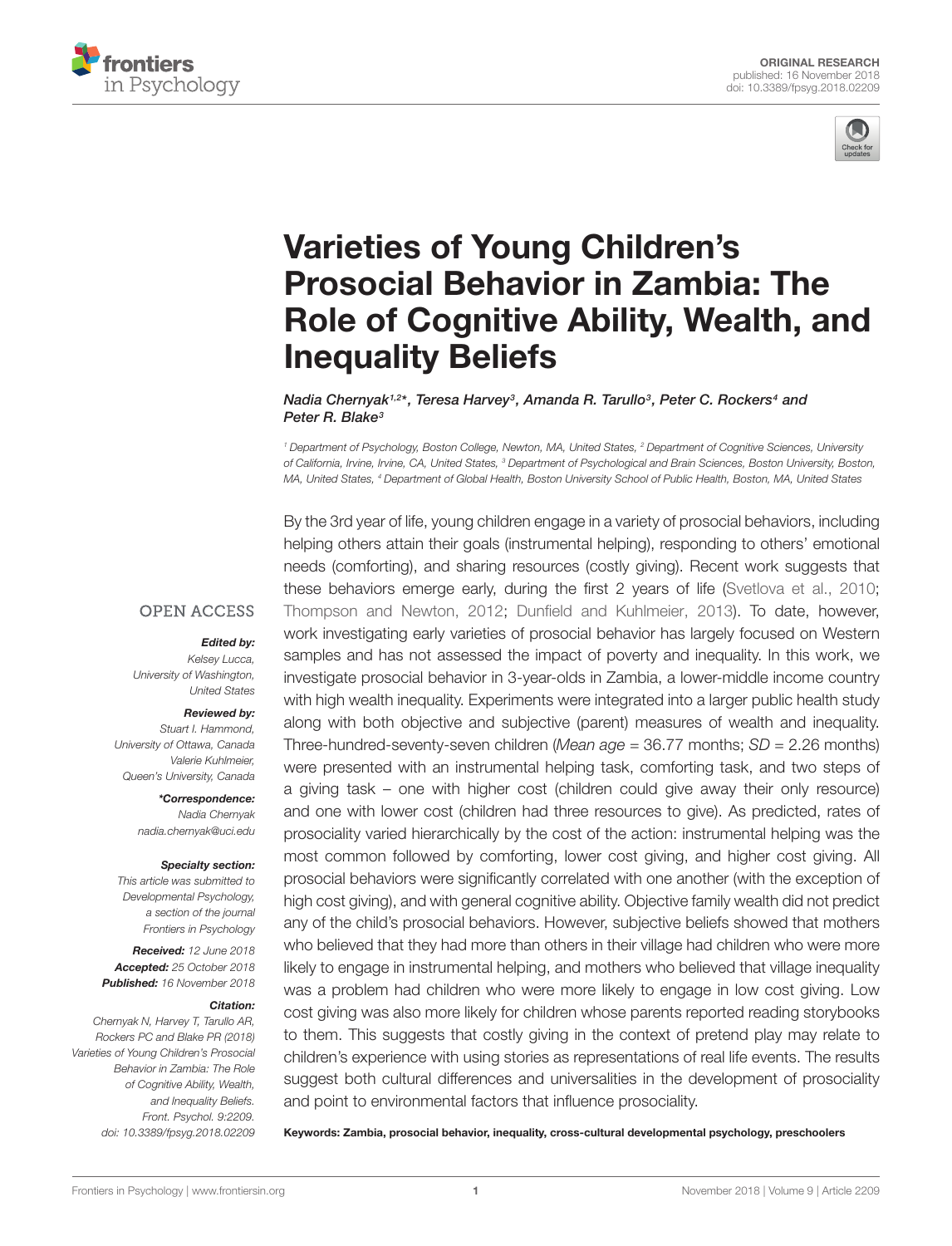# INTRODUCTION

By the 3rd year of life, young children show a variety of prosocial behaviors, including helping others attain their goals (instrumental helping), responding to others' emotional needs (comforting), and sharing resources (costly giving). Recent work generally finds that instrumental helping and comforting behaviors, which are lower in cost to self (i.e., effort), develop earlier than costly giving. Giving is considered more costly because one must sacrifice material resources to benefit others. These findings suggest that the development of humans' prosocial behavior proceeds in accordance with how costly it is to oneself [\(Warneken and Tomasello,](#page-9-0) [2009;](#page-9-0) [Sommerville et al.,](#page-8-3) [2018\)](#page-8-3). To date, however, work investigating early varieties of prosocial behavior has largely focused on Western and relatively wealthy samples. As such, this work leaves open important research questions that comprised the aim of the current work: (1) to what extent is the development of these three forms of prosocial behavior similar in diverse societies and (2) how do demographic variables, such as wealth, affect children's prosocial behavior within a society. A third question concerns the role that parents' subjective beliefs about their economic status plays in shaping children's prosociality. We investigate these questions in a large-scale sample of Zambian children in order to test these predictions in a sample markedly different from the Western societies in which these questions have previously been studied, as well as to study the impact of local and global inequality on prosocial behavior.

Using both evolutionary and developmental evidence, a hierarchy of prosocial behaviors has been proposed based on the cost of different actions, with helping as relatively low cost and giving away resources as the highest cost [\(Warneken](#page-9-0) [and Tomasello,](#page-9-0) [2009\)](#page-9-0). The cost of an action even appears to moderate behaviors within the distinct subtypes of prosociality. For example, 18- and 30-month-olds are more likely to help others when they do not have to give up their own property to do so [\(Svetlova et al.,](#page-8-0) [2010\)](#page-8-0). For giving, preschoolers give away more of a resource that they value less compared to a resource they value more [\(Blake and Rand,](#page-8-4) [2010\)](#page-8-4). Combined these studies suggest a hierarchy of prosociality based on cost to the actor that is evident early in development.

While most studies on children's prosociality have been conducted with Western samples, the limited cross-cultural evidence supports the idea that prosocial behaviors comprise separate subtypes, and that cultural differences in rates of prosocial behavior emerge as the cost of the behavior increases. For example, experiments have found that, similar to Western samples, low cost forms of helping are apparent by 18 months of age in rural communities in India, Peru and Brazil as well as in Western urban communities [\(Callaghan et al.,](#page-8-5) [2011;](#page-8-5) [Moritz](#page-8-6) [et al.,](#page-8-6) [2016\)](#page-8-6), though notably, rates of prosocial behaviors differed among these samples [\(Callaghan et al.,](#page-8-5) [2011\)](#page-8-5). Low cost forms of giving (a choice of 1 for self, 0 for a peer vs. 1 for each) have also been found for children in hunter-gatherer, pastoralist and horticultural societies [\(House et al.,](#page-8-7) [2013\)](#page-8-7). By contrast, high cost forms of giving (a choice of 2 for self, 0 for a peer vs. 1 for each) varied across the same six societies [\(House et al.,](#page-8-7) [2013\)](#page-8-7).

Children in seven diverse societies have also been found to engage in costly enforcement of equality when they face a disadvantage relative to a peer, but cultural variation in fairness enforcement appears when children face an advantage over a peer, a relatively higher cost [\(Blake et al.,](#page-8-8) [2015a;](#page-8-8) [Corbit et al.,](#page-8-9) [2017\)](#page-8-9). Cultural similarities have also been found in children's willingness to imitate low cost forms of giving, but differences emerge when the costs increase [\(Blake et al.,](#page-8-10) [2016\)](#page-8-10). Combined these results suggest a universal willingness to engage in prosocial behavior in early childhood that varies across societies as the cost of the prosocial behavior increases. However, a complete test of the hierarchy of costs model for all three subtypes of prosociality has not been conducted outside of Western societies.

Adding new societies for cross-cultural comparisons of development remains an important goal of psychological research [\(Correa-Chavez and Rogoff,](#page-8-11) [2005;](#page-8-11) [Nielsen et al.,](#page-8-12) [2017\)](#page-8-12), but variation within a society is also important for examining the effects of environmental variables on children's behavior (e.g., see [Alcalá et al.,](#page-8-13) [2014\)](#page-8-13). For example, prior cultural work has observed that children's prosocial behavior is deeply affected by their abilities to observe, participate, and learn from the chores and responsibilities that affect the adults around them [\(Silva et al.,](#page-8-14) [2010\)](#page-8-14). In Southern Zambia, where this project took place, young children are traditionally expected to help (e.g., gather and carry firewood) from as soon as they can walk and are encouraged to share by adults [\(Colson,](#page-8-15) [1967\)](#page-8-15). By 4–5 years of age, children are expected to begin household duties based on gender: boys begin herding livestock and girls help with childcare and planting. Despite these traditional values of work and helping, children in contemporary Zambian society also face varying degrees of resource inequality and malnutrition with high rates of stunted growth in the country as a whole [\(Rockers et al.,](#page-8-16) [2018\)](#page-8-16). These local and global influences may affect the rates of prosociality, either by increasing rates of instrumental helping relative to Western samples, or by decreasing rates of resource sharing, due to exposure to resource inequality and scarcity.

For prosocial behavior in particular, socioeconomic status (SES) has been proposed as an important within-culture predictor for both adults and children, though prior work has found opposing effects of SES on prosociality. For example, some studies have found that adults with higher SES are less prosocial [\(Frank,](#page-8-17) [1999;](#page-8-17) [James and Sharpe,](#page-8-18) [2007;](#page-8-18) [Piff et al.,](#page-8-19) [2010\)](#page-8-19), but a large scale cross-national analysis found that wealthier adults are more prosocial compared to low SES individuals [\(Korndörfer et al.,](#page-8-20) [2015\)](#page-8-20). The same inconsistency has been found in developmental samples as well: children of wealthy families have been found both to give more [\(Benenson et al.,](#page-8-21) [2007;](#page-8-21) [Safra et al.,](#page-8-22) [2016\)](#page-8-22) and less [\(Miller et al.,](#page-8-23) [2015\)](#page-8-23) compared to low SES children. Moreover, one cross-cultural study found that both the poorest children (street children in Recife, Brazil) and the wealthiest children (from private day care in the United States) gave the fewest resources to a recipient in a Dictator Game [\(Rochat et al.,](#page-8-24) [2009\)](#page-8-24).

One potential moderating factor that may explain these conflicting findings is income inequality, although limited work has examined these effects on children. Wealthy adults in areas of high inequality tend to be less prosocial compared to wealthy adults in low inequality regions [\(Côté et al.,](#page-8-25) [2015\)](#page-8-25). Reviews of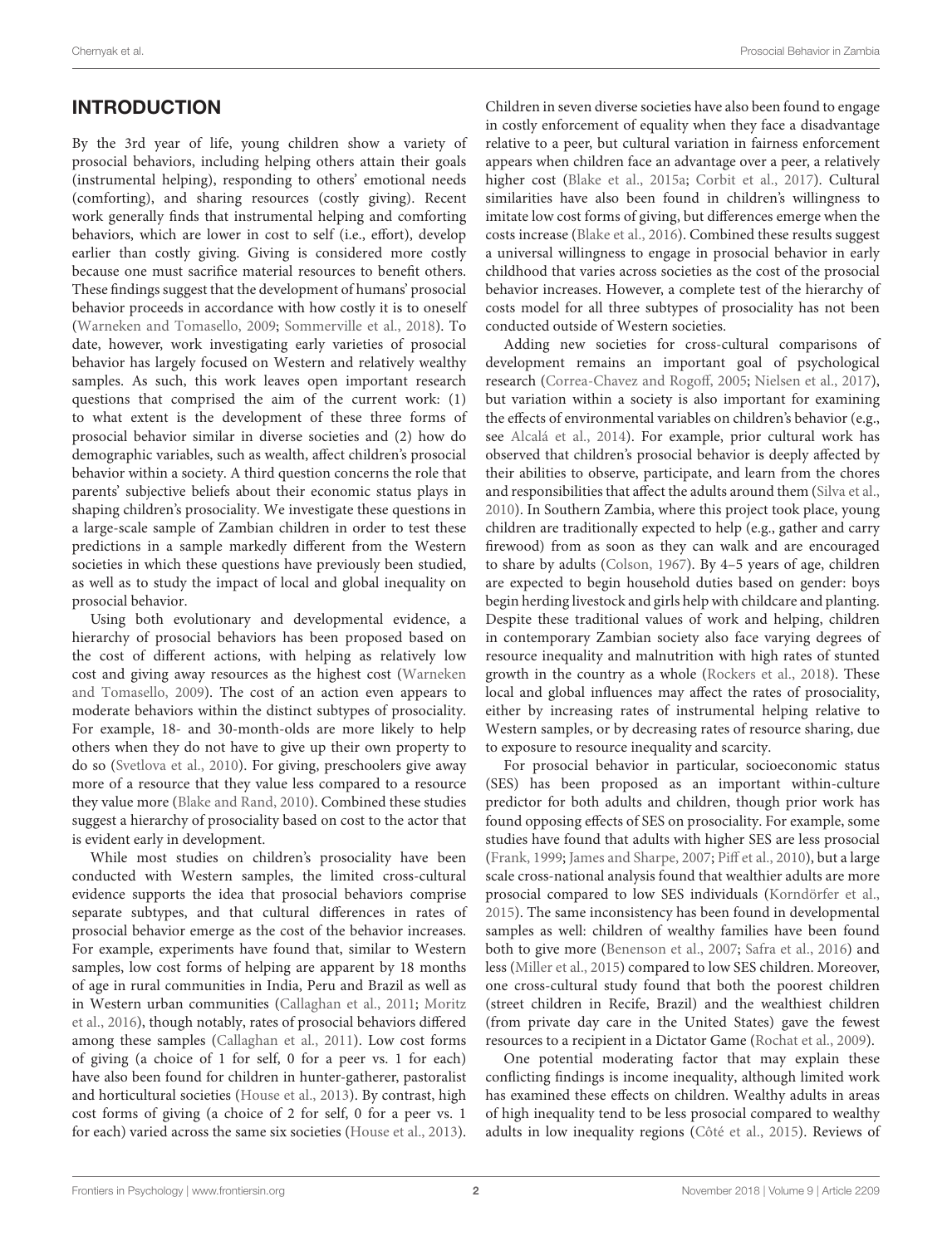research on wealth and inequality have also found that subjective perceptions of social status can impact a range of outcomes [\(Kraus et al.,](#page-8-26) [2011\)](#page-8-26). In addition, work on so called relative deprivation suggests that perceptions of oneself as being low social status relative to others (subjective social status; SSS) can have negative effects on behavior, and cognitive functioning in particular [\(Heberle and Carter,](#page-8-27) [2015\)](#page-8-27). Perceptions of SSS are likely to be formed by adults, whose beliefs may influence children's behavior. Although speculative, we examined this possibility for children's prosocial behavior in the current study. In particular, we investigated the possibility that subjective beliefs about inequality might predict children's sharing behavior, for either low or high cost giving. Because no work to our knowledge has investigated or found relationships between inequality and other forms of prosocial behavior, we did not expect inequality beliefs to predict instrumental helping or comforting.

In summary, research on children's prosociality has identified three primary forms that emerge before or by 3 years of age: instrumental helping (i.e., helping others achieve a goal; [Warneken and Tomasello,](#page-8-28) [2006\)](#page-8-28), comforting (i.e., sympathizing and offering help to those in distress; [Svetlova et al.,](#page-8-0) [2010;](#page-8-0) [Dunfield,](#page-8-29) [2014\)](#page-8-29), and costly resource sharing [\(Blake and Rand,](#page-8-4) [2010;](#page-8-4) [Chernyak and Kushnir,](#page-8-30) [2013;](#page-8-30) [Chernyak et al.,](#page-8-31) [2017,](#page-8-31) [2018\)](#page-8-32). Although these behaviors appear in a range of societies, all three forms have not been tested in single non-Western society. Moreover, these behaviors may vary based on the degree of wealth and inequality experienced by a given family. In the current study, we conducted a test of the hierarchy of costs model of prosocial behavior in Zambia, a lower-middle income country with high inequality of wealth. Prosocial experiments and parent questionnaires were added to the second wave of data collection of a public health intervention. We thus obtained both objective and subjective measures of family wealth, parent beliefs about status and inequality, and measures of parenting practices.

## Research Context

As a country, Zambia is marked by both high poverty and high wealth inequality. According to the World Bank indicators database, approximately 60% of the population lives below the poverty line and income inequality is among the highest in the world (Gini coefficient = 0.57 in 2015; compared with United States Gini coefficient = 0.41 and Canada Gini coefficient =  $0.34$ <sup>[1](#page-2-0)</sup>. In the rural areas where the study was conducted, the primary occupation is farming. Households often grow their own food on small plots of land and sell the excess at roadside markets. Families typically have limited childcare and education and public health research has found high rates of childhood stunted growth [\(Rockers et al.,](#page-8-16) [2018\)](#page-8-16).

The current study added measures to a health intervention targeting households with children between 6 and 12 months of age at baseline. The intervention occurred over 2 years with the treatment group attending bi-weekly parenting groups to learn about cognitive enrichment and play activities for their children, nutrition and self-care. The control group received no intervention. The original study was implemented as a cluster-randomized controlled trial in the Southern Province of Zambia, specifically the districts of Choma and Pemba. The clusters were 30 health zones and were randomized to treatment or control prior to enrollment. Villages within each zone were randomly selected and within those villages all eligible households were asked to participate. Participation was voluntary and all caregivers were provided written informed consent prior to study initiation. The study was approved by the Institutional Review Board at Boston University (protocol number H-32726) and by the ethics board at ERES Converge in Zambia (protocol number 2013-Dec-010) prior to the enrollment of participants. At the end of the 2-year period, study participants were reconsented for the final wave of data collection which included the measures added to the procedure for the current study.

At the beginning of the health intervention there were 268 mother-child dyads in the intervention group and 258 dyads in the control group. By the final wave of data collection there were 195 dyads in the intervention group (73%) and 182 dyads in the control group (71%). The total sample reported here thus consists of 377 mother-child pairs.

# MATERIALS AND METHODS

## **Participants**

Participants were 377 toddlers (190 males, 187 females; Mean  $age = 36.77$  months;  $Range = 31.77 - 41.57$  months) recruited through a larger public health study on maternal and child health outcomes. All mothers were provided with questionnaires about their own and their child's physical and emotional wellbeing, beliefs about parenting, and beliefs about inequality and interpersonal trust. Children were administered standardized measures of health, including the Bayley Scales of Infant and Toddler Development, Third Edition (BSID-III) as well as measured for their height, weight, and mid-upper arm circumference.

## Procedure

In addition to questionnaires and assessments aimed at investigating maternal and child health (not discussed or analyzed here), our group added the following structured tasks to the assessments which serve as the focus of this paper. Tasks were adapted from prior work aimed at studying prosocial behavior within this age group, and designed by the authors in consultation with local researchers who helped to make critical design modifications in order to make the tasks ecologically appropriate for the sampled population (e.g., using toys instead of stickers as the resource).

## Instrumental Helping Task

In this task, adapted from [Warneken and Tomasello](#page-8-28) [\(2006\)](#page-8-28), the experimenter appeared to drop a bunch of sticks in front of the child seemingly by accident. The experimenter then expressed 4 cues in successive order to solicit the child's help. Each cue was followed by a 10-s pause in order to allow

<span id="page-2-0"></span><sup>&</sup>lt;sup>1</sup>Gini coefficient is a measure of income inequality within a region, with 0 representing perfect equality, and 1 representing a society in which one individual owns all of the income/wealth.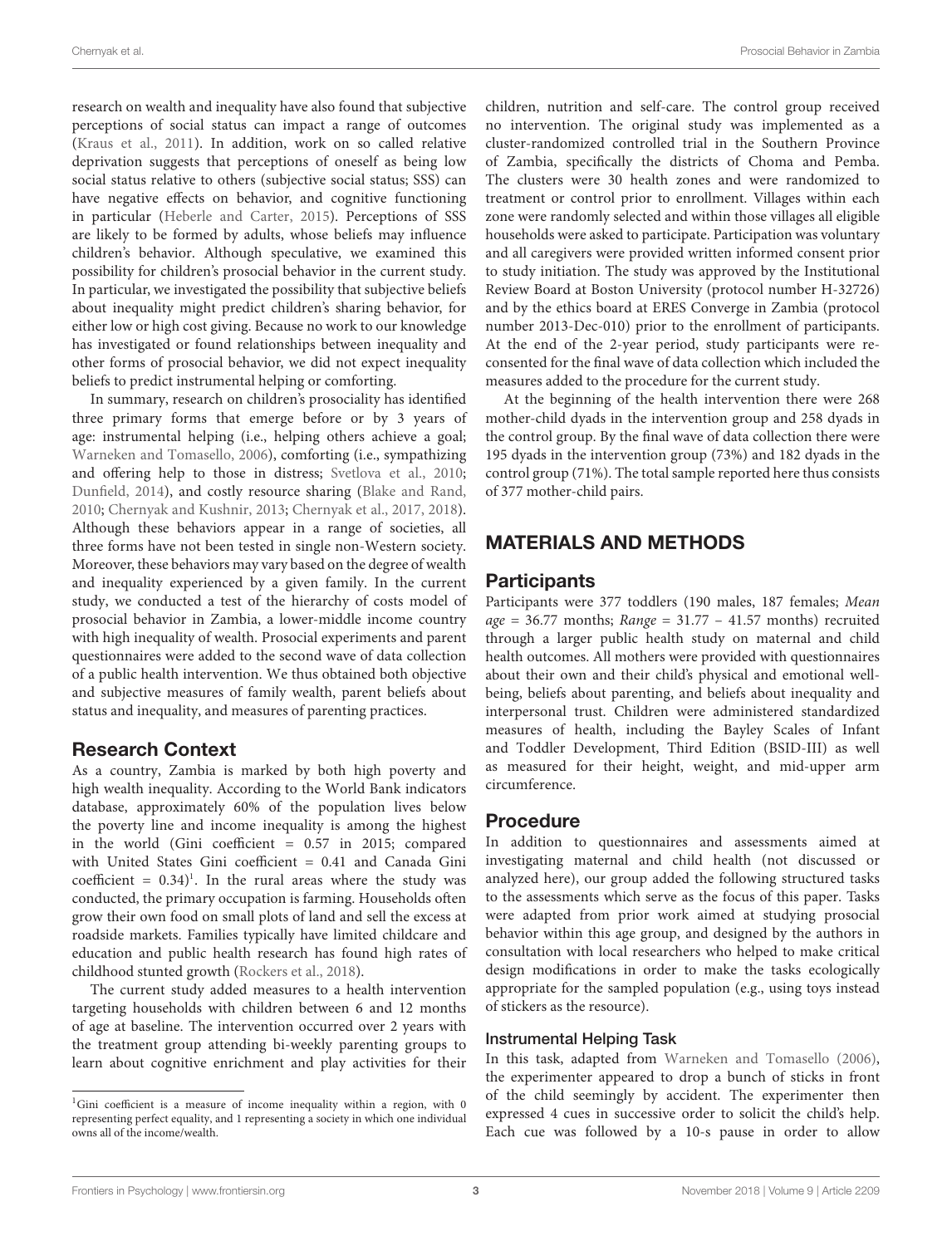the child an opportunity to respond. During the first cue, the experimenter simply stared at the sticks and exclaimed "Oops." During subsequent cues, the experimenter alternated between looking at the sticks and the child and said "I dropped my sticks" (second cue), "I dropped my sticks, I need them back" (third cue), and "Can you help me get my sticks?" (fourth cue; with palms extended toward the sticks).

During this time, children were coded as to whether they helped the experimenter retrieve his or her items (coded "yes" if the child helped at any point during the 40-s period, and "no" if the child did not help even 10 s after the last cue was provided), as well as their latency to respond. For latency, children were given a score of 1–5 corresponding to which cue elicited the child's help (a score of 5 indicated children did not help after the 4th cue).

#### Comforting Task

A non-costly comforting task was adapted from [Svetlova et al.](#page-8-0) [\(2010\)](#page-8-0). The experimenter retrieved two toys, noted that those toys are his/her favorite ("These toys are my favorite, they make me happy") and placed one near the child and out of the experimenter's reach. The experimenter then proceeded to play with the second toy and pretended to accidentally break it (the toy was configured in such a way that it broke upon handling). The experimenter then expressed 4 cues in successive order in order to elicit the child's help. Each cue was followed by a 10 s pause in order to allow the child an opportunity to respond. Responding was defined as either providing the second toy to the experimenter or attempting to fix the first toy. During the first cue, the experimenter simply stared at the broken toy and exclaimed "Oh no!" During subsequent cues, the experimenter alternated between looking at the toy and the child and said "I broke my toy!" (second cue), "I am sad, I want another toy" (third cue), and "Can you help me get my other toy?" (fourth cue; with palms extended toward the other toy).

During this time, children were coded as to whether they comforted the experimenter (coded "yes" if the child helped at any point during the 40-s period, and "no" if the child did not act even 10 s after the last cue was provided), as well as their latency to respond. For latency, children were given a score of 1–5 corresponding to which cue elicited the child's action (a score of 5 indicated the child did not help after the 4th cue).

#### High- and Low-Cost Resource Giving

In these last two tasks, adapted from [Chernyak and Kushnir](#page-8-30) [\(2013\)](#page-8-30), children were given the opportunity to give to a doll that was sad. These tasks were similar to the comforting task described above but add a personal cost to the action because children had to sacrifice an object that they could keep in order to comfort an agent (see [Svetlova et al.,](#page-8-0) [2010](#page-8-0) for a similar approach). The adapted task employed a two-step design in which children were first introduced to a doll that was described as feeling "very sad." In the first step (high-cost giving), the child was then shown a resource (an attractive toy) and told that they could either keep it or give it to the doll to make the doll feel better. The child was then asked whether s/he would like to keep the toy for him/herself or whether s/he would like to give it to the doll to make the doll feel better and provided a box to place the resource into if they

wished to give it to the doll. If the child did not respond with an answer, s/he was re-prompted two more times and then provided the resource if no response was given after the last re-prompt. Preliminary analyses revealed that this occurred for only a very small number of children ( $n = 7$ ), who were excluded from any analyses or calculations involving this task. This task was defined as high-cost because the child had only one resource to either keep or give and was done first to prevent the larger variation in resources the children had obtained that occurs in the next step.

During the second step (low-cost giving), children were shown a new doll, told that the new doll was also feeling upset, and then shown three toys, that they could then allocate however they wished. Children were shown two boxes – one for the doll, and one for the child – and prompted to split the three toys into the boxes. If children left any toys unallocated, they were re-prompted until each toy was assigned to either the child or the doll. The number of toys that children gave to each doll during each step was recorded. This task was defined as lowcost because the child had three resources and thus could give something without sacrificing everything. Moreover, this task was completed after the high-cost giving task (thus giving the child an opportunity to keep one item in his or her possession), thus lessening the cost demands on the child.

## Objective Wealth

Regular income is rare in this region of Zambia and health research typically use an assessment of household wealth. In the initial baseline survey, care-givers were asked if the home has specific assets (a radio, TV, stove, bicycle, farm animals) and access to utilities such as electricity and running water. A composite measure was created based on these responses and standardized (z-scored) across the sample.

## Parent Beliefs About Inequality

We added beliefs about inequality in mothers' questionnaires in order to assess the impact of subjective perceptions of wealth and inequality. The first question (Village Inequality Belief) asked the mother "Which statement best characterizes your village?" with four response options: (1) Everyone has about the same; (2) Some people have a little more than others; (3) Some people have a lot more than others; and (4) A few people have much more than everyone else. The next two questions assessed subjective wealth status at both the village (question 2; Local Subjective Wealth) and country level (question 3; Global Subjective Wealth): "Thinking of your village/country, do you think that you have much more or much less than other people in your village/country." The five response options were: (1) a lot less; (2) a little less; (3) about the same; (4) a little more; and (5) a lot more. Finally, the last question asked the mother: "How much of a problem do you think wealth inequality is in your country?" (Inequality as a Problem Belief). Responses were on a five-point scale: (1) not a problem at all; (2) a small problem; (3) a moderate problem; (4) a big problem; and (5) a very big problem.

#### Child Cognitive Ability

Children's cognitive abilities were assessed as part of the larger health study using the Bayley Scale for Infant and Toddler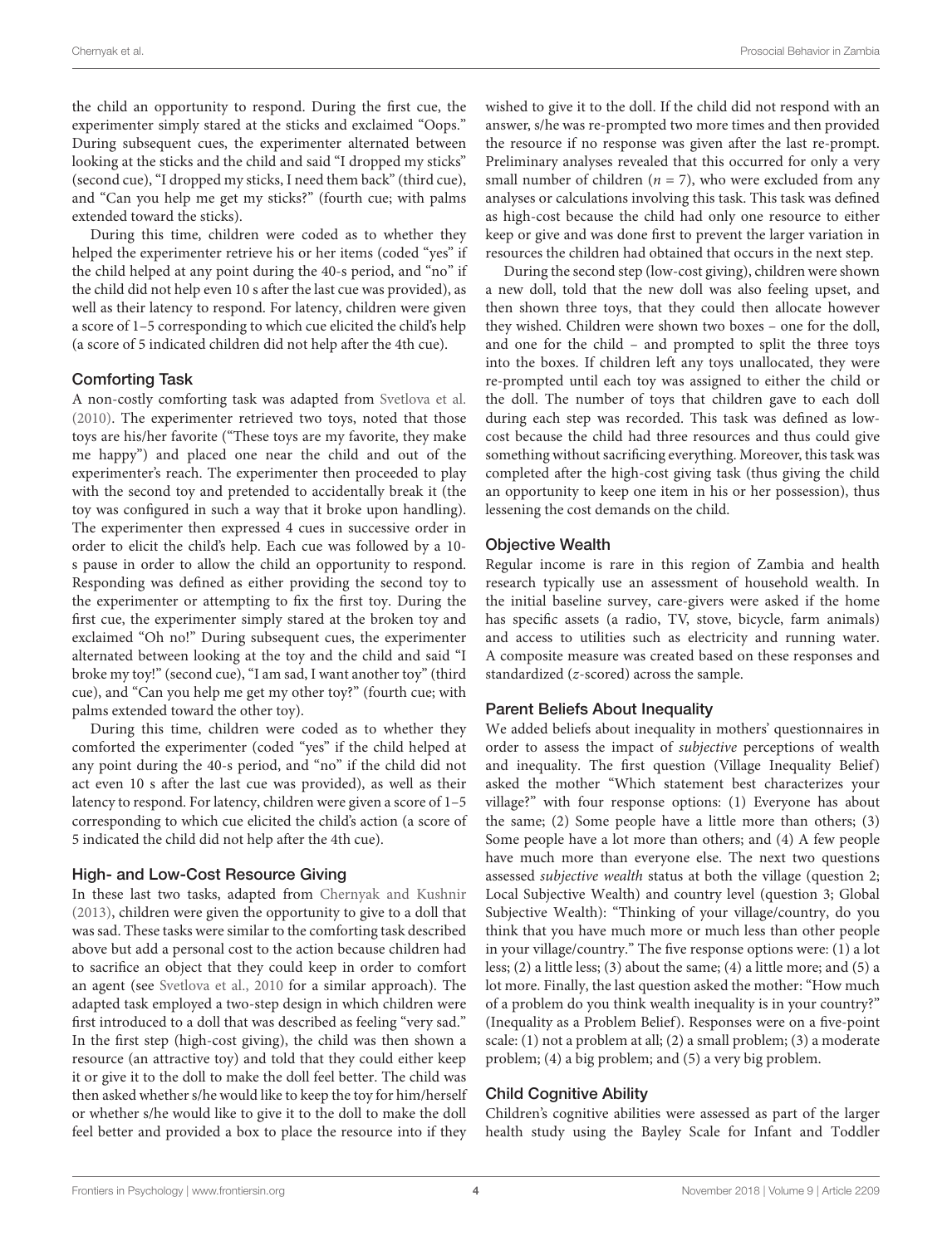

<span id="page-4-0"></span>Development, Third Edition (BSID-III). The cognitive sub-scale of the BSID-III includes a set of age appropriate tasks that the child is asked to complete, focused on various cognitive skills including object relatedness, pattern recognition, and memory. Standardized scores for the BSID-III are based on norms from a United States sample, and should not be extended to other populations which likely have different normative trajectories of cognitive development [\(Cromwell et al.,](#page-8-33) [2014\)](#page-8-33). Therefore, children's raw scores on the cognitive sub-scale were established by summing the number of items successfully completed for each; raw scores were then converted to z-scores by standardizing within the study population.

All assessments were administered in the local language that was most familiar to the family and administered in the family's home by a local researcher conversant in both English and the family's local dialect (if not English).

# RESULTS

Preliminary analyses showed no gender, age, child height, or treatment effects (effect of intervention), so data were collapsed across these variables. For ease of comparison, we analyze all behaviors categorically (whether children opted into the target behavior or not). However, all reported results remained consistent when looking at prosocial behavior on continuous metrics (i.e., latency to help, rather than whether the child helped). See **[Supplementary Analyses](#page-7-0)** for details.

We first investigated the rates of prosocial behavior across the three tasks (**[Figure 1](#page-4-0)**). Children displayed instrumental helping and comforting at very high rates (approximately 75–80%), similar to rates found in Western samples investigating this age range [\(Svetlova et al.,](#page-8-0) [2010\)](#page-8-0). In contrast with prior work using Western samples [\(Chernyak and Kushnir,](#page-8-30) [2013\)](#page-8-30), however, rates of high- and low-cost resource giving were markedly lower, though we note that the age-group sampled here was on average, younger, and thus direct comparisons are not possible.

Importantly for the hierarchy of costs model, the relative rates of each of the behaviors were consistent with what is reported in Western samples: instrumental helping most common, followed by comforting, and followed by low-cost and then high-cost resource giving (see [Svetlova et al.,](#page-8-0) [2010\)](#page-8-0).

Within-subjects McNemar's tests comparing the rates of each behavior to one another showed that the rate of each target behavior was significantly different from the others (all  $ps < 0.001$ , with the exception of the comparison between instrumental helping and comforting:  $p = 0.057$ ).

Spearman's rho correlations (see **[Table 1](#page-5-0)**) showed that all behaviors, with the exception of high cost resource giving were significantly related to one another. In contrast, high-cost resource giving was only related to low-cost resource giving, suggesting a dissociation between lower-cost behaviors such as helping and comforting and higher-cost behaviors such as giving away one's only resource.

We next examined the questionnaire measures of wealth and inequality. **[Table 2](#page-5-1)** shows descriptives and correlations among the key variables of interest: Objective Wealth (z-score) and the four questionnaire items (Village Inequality Belief, Local Subjective Wealth, Global Subjective Wealth, and Inequality as a Problem Belief). Generally, people reported that their village was characterized by inequality. Caregivers reported, on average, a 3.42 on a scale of 1–4, very close to the statement that some people have a lot more than everyone else. The majority of the sample also reported themselves as being poorer relative to others in their village and their country (one sampled t-tests comparing responses to the midpoint of 3, "about the same,"  $ts < -20.0$ ,  $ps < 0.001$ ). Finally, people reported on average that inequality was at least a moderate to big problem (reporting an average of 3.45 on a scale of 1 to 5, where 1 indicated that inequality was not a problem and 5 indicated that it was a very big problem).

As shown in **[Table 2](#page-5-1)**, objective wealth was correlated with both local and global subjective wealth, but not correlated with belief that inequality is a problem. Both local and global subjective wealth were very strongly correlated, and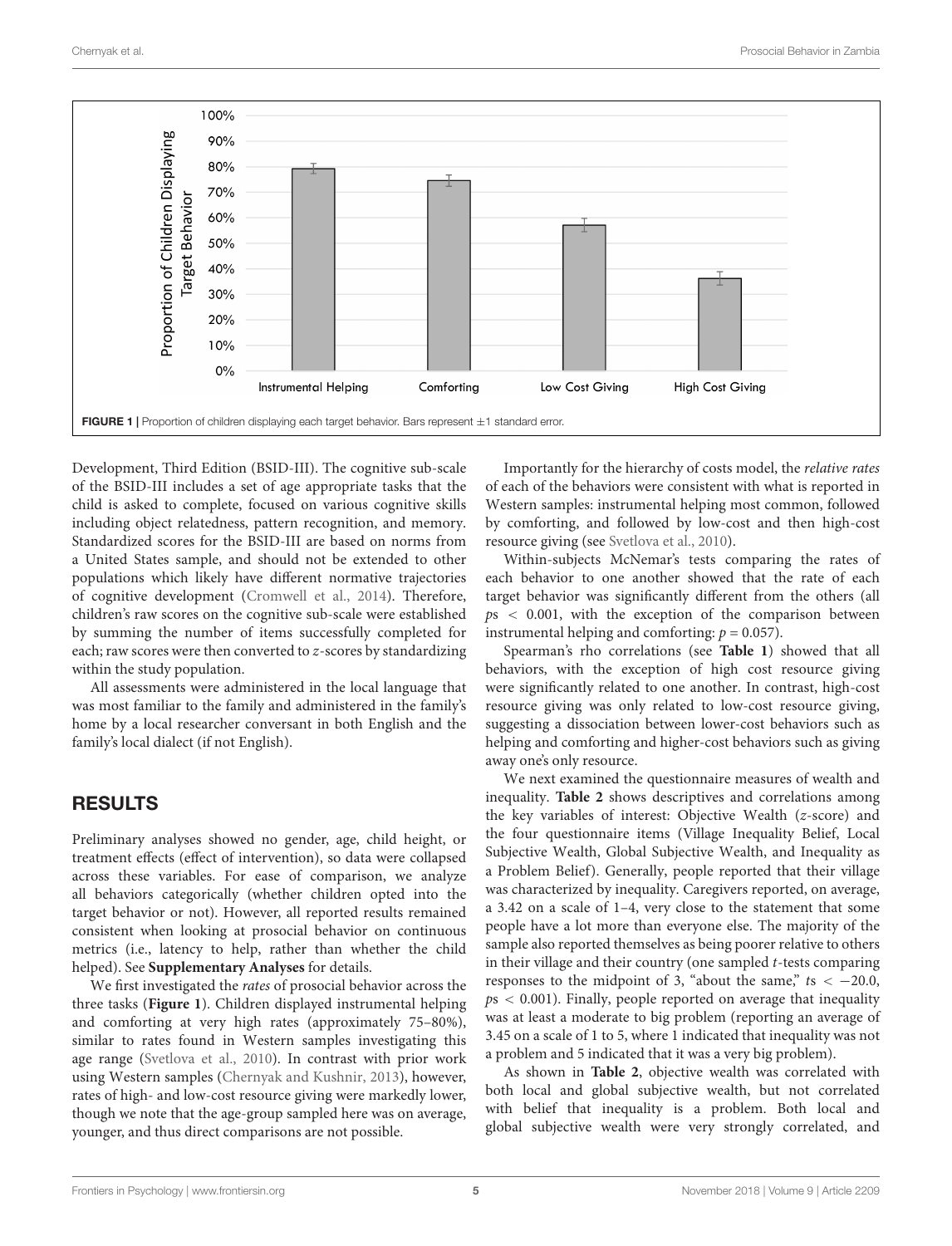#### <span id="page-5-0"></span>TABLE 1 | Spearman's rho correlations for each of the target behaviors.

|                           | Instrumental helping | Comforting               | Low cost resource giving | High cost resource giving |  |
|---------------------------|----------------------|--------------------------|--------------------------|---------------------------|--|
| Instrumental helping      |                      | $0.408***$               | $0.213***$               | 0.069                     |  |
| Comforting                |                      | $\overline{\phantom{a}}$ | $0.140**$                | 0.057                     |  |
| Low cost resource giving  |                      |                          | $\qquad \qquad -$        | $0.317***$                |  |
| High cost resource giving |                      |                          |                          | $\qquad \qquad -$         |  |

<sup>∗</sup>p < .05; ∗∗p < .01; ∗∗∗p < .001. Significant effects are displayed in bold.



<span id="page-5-2"></span>moderately negatively correlated with the belief that inequality is a problem. Thus, the richer people perceived themselves to be, the less likely they were to believe inequality was a problem.

For the final set of analyses, we examined whether objective wealth, subjective wealth and inequality beliefs predicted each of the target prosocial behaviors. For these analyses, we ran binary logistic regressions using each of the target behaviors as the dependent variable, and Objective Wealth (z-score), and answers to each of the four inequality/subjective wealth questions as predictors. We also initially checked for any effects of Age, Child's Sex, Intervention Group, Child Height (as a proxy for physical development), and General Cognitive Ability (taken from the cognitive subscale of the BSID-III; z-scored) and removed these if they were non-significant. Unless otherwise noted, these were not significant.

For Instrumental Helping, there was a significant effect of Cognitive Ability ( $B = 0.524$ ,  $SE(B) = 0.132$ ,  $p < 0.001$ ), and a significant effect of Local Subjective Wealth  $(B = 0.458,$ 

<span id="page-5-1"></span>TABLE 2 | Pearson's correlations for each of the inequality/subjective wealth items and objective wealth the less likely they were to believe that inequality was a big problem in Zambia.

|                                      | <b>Objective</b><br>wealth | Village inequality belief | Local<br>subjective<br>wealth | Global<br>subjective<br>wealth | Inequality as a<br>problem belief |
|--------------------------------------|----------------------------|---------------------------|-------------------------------|--------------------------------|-----------------------------------|
| Objective wealth                     | $\qquad \qquad$            | 0.063                     | $0.200***$                    | $0.167***$                     | $-0.053$                          |
| Village inequality belief (1-4)      |                            | -                         | $-0.166***$                   | $-0.129*$                      | $0.102*$                          |
| $(M = 3.42; SE = 0.046)$             |                            |                           |                               |                                |                                   |
| Local subjective wealth (1-5)        |                            |                           |                               | $0.548***$                     | $-0.148**$                        |
| $(M = 2.07; SE = 0.044)$             |                            |                           |                               |                                |                                   |
| Global subjective wealth (1-5)       |                            |                           |                               |                                | $-0.154**$                        |
| $(M = 1.93; SE = 0.044)$             |                            |                           |                               |                                |                                   |
| Inequality as a problem belief (1-5) |                            |                           |                               |                                |                                   |
| $(M = 3.45; SE = 0.067)$             |                            |                           |                               |                                |                                   |

<sup>∗</sup> p < .05; ∗∗ p < .01; ∗∗∗ p < .001. Significant effects are displayed in bold.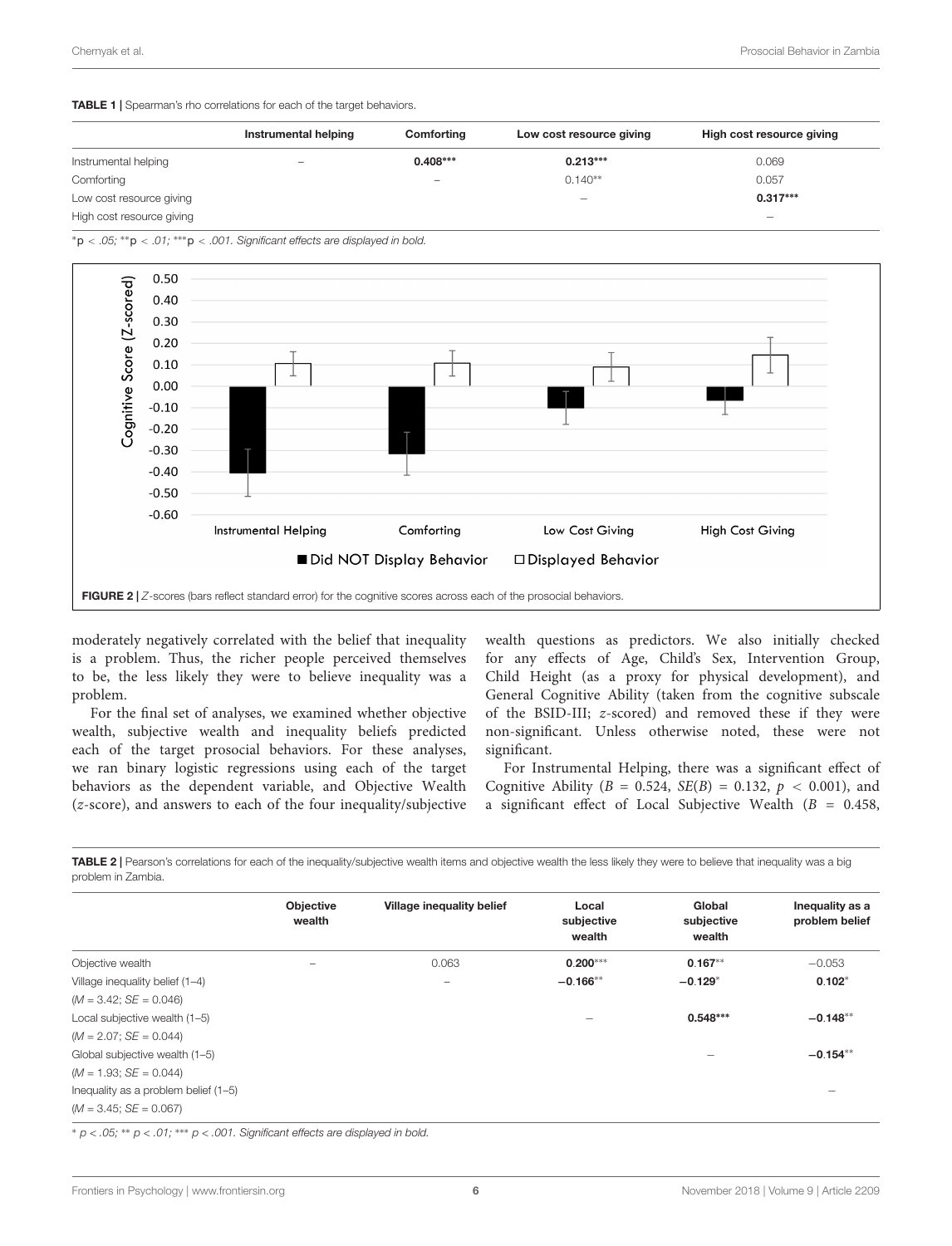$SE(B) = 0.211$ ,  $p = 0.030$ . Children with higher cognitive ability and children with mothers who indicated having more than others in their village were more likely to engage in instrumental helping. No other effects reached significance (all  $ps > 0.15$ ). For Comforting, there was a significant effect of Cognitive Ability,  $B = 0.421$ ,  $SE(B) = 0.122$ ,  $p = 0.001$ , and no other significant effects (all  $ps > 0.15$ ). Thus, children with higher cognitive ability were also more likely to engage in comforting behaviors (**[Figure 2](#page-5-2)**).

For Low Cost Giving, there was a significant effect of Village Inequality Belief, with children whose mothers believed the village was characterized by larger inequality having children who were more likely to share at least one toy out of three with the doll,  $B = 0.331$ ,  $SE(B) = 0.121$ ,  $p = 0.006$ , and no other significant effects (all  $ps > 0.25$ ). For High Cost Giving, there was a significant effect of Cognitive Ability,  $B = 0.269$ ,  $SE(B) = 0.123$ ,  $p = 0.029$ , and no other significant effects (all ps > 0.15) (**[Figure 2](#page-5-2)**).

Finally, given that high- and low-cost giving both took place in the context of pretend play (giving resources to a doll, as opposed to an experimenter), we explored the possibility that rates of giving were lower than what is observed in Western samples because children in Zambia were less familiarized with such pretend scenarios. Although we did not assess pretend play directly, the larger public health study did administer a question on whether the parent had ever read books or looked at picture books with the child. Indeed, less than half (40.6%) of mothers answered affirmatively to that question. Adding this question into the model predicting low-cost giving showed a significant relation between opting into low-cost giving and whether the parent read books to the child,  $B = 0.478$ ,  $SE(B) = 0.219$ ,  $p = 0.029$ , but not high-cost giving. Thus, one mechanism that influences children's prosocial behavior toward toys and puppets may be the extent to which they are exposed to pretend scenarios more generally.

# **DISCUSSION**

Despite a large body of recent research on the development of prosocial behaviors, no studies have examined all three components of prosociality outside of wealthy Western countries. We thus began this work by investigating the universality and cultural variability of two recent claims: that by the 3rd year of life, young children generally show high rates of instrumental helping and comforting with others [\(Warneken and Tomasello,](#page-8-28) [2006;](#page-8-28) [Svetlova et al.,](#page-8-0) [2010\)](#page-8-0); and second, that, prosocial behavior follows a hierarchy of costs model [\(Warneken and Tomasello,](#page-9-0) [2009\)](#page-9-0) with helping appearing first, followed by comforting, and then followed by costly resource giving [\(Svetlova et al.,](#page-8-0) [2010;](#page-8-0) [Brownell,](#page-8-34) [2012\)](#page-8-34). We found support for both of these claims in a sample that was vastly different than those studied in prior work, characterized by high inequality, and in children with relatively little exposure to modern schooling. Children tended to show high rates of prosociality at the same point in development previously laid out in prior work. We note that these first set of analyses was aimed to provide a descriptive of the rates of

prosociality within this society. Thus, unlike prior work off of which our study was based [\(Warneken and Tomasello,](#page-9-0) [2009;](#page-9-0) [Svetlova et al.,](#page-8-0) [2010;](#page-8-0) [Chernyak and Kushnir,](#page-8-30) [2013\)](#page-8-30), we did not include control conditions that were included in this prior work.

Our results, combined with this prior work, suggest that children take a cost-based approach to prosocial behavior [\(Sommerville et al.,](#page-8-3) [2018\)](#page-8-3): rates of prosocial behavior varied hierarchically based on the cost of the behavior (with instrumental helping, which is generally considered the lowest cost appearing first; followed by comforting, which involved expending greater effort to soothe the experimenter; followed by giving up their own resources in order to alleviate the distress of others). The fact that prosociality appears governed by cost even in a very poor sample suggests that this may be a cognitive universal.

We also find correlations among the lower cost behaviors, though not the higher cost behaviors. We note that this finding is slightly divergent from prior work, which has found little to no correlations [\(Dunfield and Kuhlmeier,](#page-8-2) [2013;](#page-8-2) [Dunfield,](#page-8-29) [2014\)](#page-8-29) among varieties of prosocial behavior. One possibility is the difference in samples: it is possible that prosocial behavior is viewed as a unitary construct among rural Zambian children, but not among Western children that may be frequently exposed to some behaviors through schooling (e.g., sharing), others through household chores (e.g., instrumental helping) [\(Hammond and](#page-8-35) [Carpendale,](#page-8-35) [2014\)](#page-8-35), and yet others through mental state talk (e.g., comforting; [Drummond et al.,](#page-8-36) [2014\)](#page-8-36). The tasks used here also may have been more similar in eliciting empathy than in prior work, given that the experimenter or the doll were presented as sad.

Child cognitive ability was related to nearly every form of prosocial behavior suggesting that general cognitive development plays a role in children's abilities to display prosociality. This particular finding underscores the importance of going beyond studying age-related changes and studying the cognitive predictors and underpinnings of why those age-related changes occur. Recent work has taken an interest in understanding the cognitive underpinnings of prosocial behavior [\(Blake et al.,](#page-8-37) [2015b;](#page-8-37) [Cowell et al.,](#page-8-38) [2017;](#page-8-38) [Steinbeis and Over,](#page-8-39) [2017;](#page-8-39) [Chernyak](#page-8-32) [et al.,](#page-8-32) [2018\)](#page-8-32). Our study adds to this work by highlighting that general cognitive ability explains a substantial portion of the variance in prosocial behavior, underscoring the importance that various domain-general abilities may serve as important prerequisites for our prosocial tendencies. We encourage future work to continue to focus on how cognition underlies our behavioral capacities in the prosocial domain.

We find that rates of opting into low- and high-cost giving were markedly lower than those observed in prior work using a similar paradigm [\(Chernyak and Kushnir,](#page-8-30) [2013;](#page-8-30) [Chernyak et al.,](#page-8-31) [2017\)](#page-8-31). Prior work does find variability in costly resource sharing across cultures [\(House et al.,](#page-8-7) [2013;](#page-8-7) [Blake et al.,](#page-8-10) [2016\)](#page-8-10), though the majority of this work, to our knowledge, has investigated older age groups. Though we did not include a Western sample as a direct comparison, one possibility, of course, is that our sample was slightly younger than that observed in past work, and thus costly sharing was too difficult for this age group. Another, and more intriguing possibility, is that the global culture in which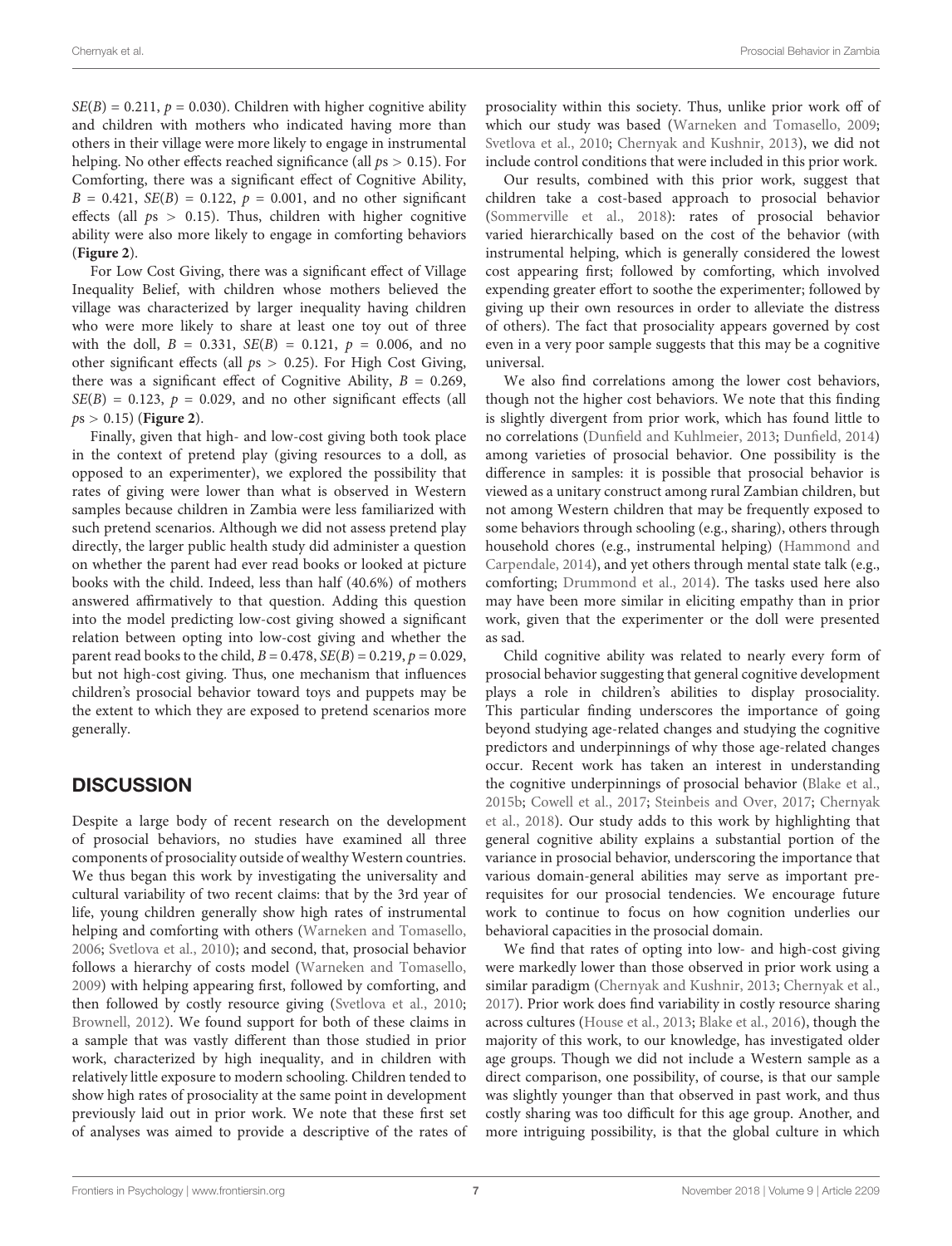children were raised made the toys too high-value to give away for the sake of someone else's comfort. Thus, as noted above, children's behavior may have been governed by the cost of the action.

Another possibility is that because the high- and low-cost resource sharing task took place in the context of pretend play, only children who were familiarized with such symbolic play opted into resource giving toward a toy doll. Prior work does find marked cultural differences in symbolic play [\(Callaghan et al.,](#page-8-5) [2011\)](#page-8-5). Moreover, prior work shows relations between parents' use of emotion talk during book reading and children's prosocial behavior [\(Brownell et al.,](#page-8-40) [2013\)](#page-8-40). Pretend play, whether in the context of storybooks or symbolic objects, may thus provide one method through which children are exposed to and have opportunities to consider the emotional and physical needs of others. Our exploratory analyses showed a strong correlation between children's exposure to storybooks and their resource sharing, which held even when considering the effect of other confounding variables (i.e., social class and perceived access to resources). If this is the case, then our work points to the importance of considering ecological cultural validity (e.g., the extent to which toys and animal puppets, or resources in general, are valued by the sampled culture) in conducting cross-cultural investigations. Future work should investigate these possibilities more directly.

Our wealth and inequality questionnaires allowed us to explore the extent to which environmental variables shape our prosocial behavior, thus pointing to a source of individual differences in early prosociality. Prior work has found that social class is related to altruistic giving, although the direction of effects varies across studies. Our results find that family wealth did not relate to children's prosocial behavior, once we controlled for other correlates of objective wealth, namely, subjective wealth and beliefs that inequality was a problem. However, we note that our measures of household assets differ markedly from measures used in prior work, and also that given the high degree of poverty in the sample population, there was not a large range of objective wealth.

The extent to which mothers believed that inequality was a problem predicted children's rates of opting into low-cost resource sharing, pointing to the potential of parent-child transmission to prosocial behavior. Though this is a speculative possibility, one mechanism may be that mothers who discuss, emphasize, and elaborate on issues of inequality may also have children who are more willing to expend resources to comfort someone in distress. Such a possibility would be consistent with work generally finding that parent-child discussion of others' mental states predicts empathetic helping in toddlers (e.g., [Drummond et al.,](#page-8-36) [2014\)](#page-8-36). Future work should directly include measures of parents' discussion of inequality in order to more directly study how parent-child conversation surrounding inequality shapes children's own beliefs, and subsequently, their prosocial behavior.

Finally, we found that subjective local wealth predicted instrumental helping, even when controlling for other

class variables, suggesting that children of mothers who perceived themselves as having more than others around them were also more willing to help others attain their goals. One possibility is that these children were more familiarized with instrumental helping and reciprocal exchanges [\(Cortes Barragan and Dweck,](#page-8-41) [2014\)](#page-8-41), since mothers may have felt more obligation to help others more generally.

In summary, this investigation points to the value of including understudied populations in developmental work, both as a way to validate existing theories on prosociality and as a way to explore potential individual differences more generally. In general, we replicate past work, and also join recent efforts in exploring the impact of culture on the diversity of prosocial behavior. In studying how previously documented effects do and don't hold across cultures, we hope to impart the need for broader, and more representative samples within developmental psychology.

# ETHICS STATEMENT

This study was carried out in accordance with the recommendations of Boston University and the ethics board at ERES Converge in Zambia (protocol number 2013Dec010) with written informed consent from all participants or guardians (for child participants). All subjects gave written informed consent in accordance with the Declaration of Helsinki. The protocol was approved by the Boston University and the ERES Converge in Zambia (protocol number 2013Dec010). Parental consent was obtained for child participants.

# AUTHOR CONTRIBUTIONS

All authors designed the studies and questionnaires. PR led data collection in Zambia. NC conducted data analyses and wrote the first draft of the manuscript. PB provided critical revisions to the manuscript. All authors provided revisions and suggestions to the manuscript.

# FUNDING

The data presented in this paper were collected as part of a larger public health study that was funded through a grant from the Policy Research Fund at the Department for International Development (DFID), United Kingdom (55204321).

# <span id="page-7-0"></span>SUPPLEMENTARY MATERIAL

The Supplementary Material for this article can be found online at: [https://www.frontiersin.org/articles/10.3389/fpsyg.](https://www.frontiersin.org/articles/10.3389/fpsyg.2018.02209/full#supplementary-material) [2018.02209/full#supplementary-material](https://www.frontiersin.org/articles/10.3389/fpsyg.2018.02209/full#supplementary-material)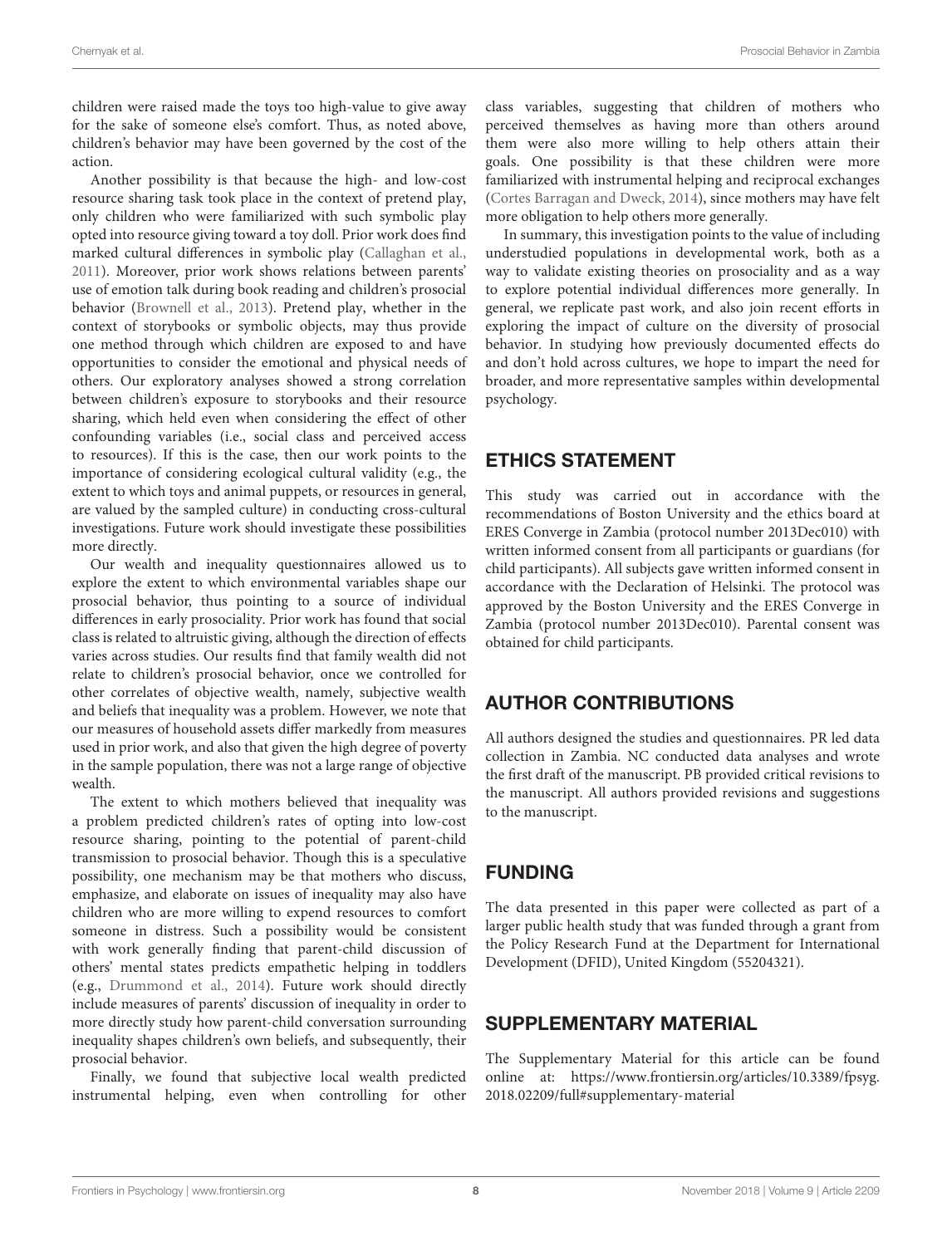## **REFERENCES**

- <span id="page-8-13"></span>Alcalá, L., Rogoff, B., Mejía-Arauz, R., Coppens, A. D., and Dexter, A. L. (2014). Children's initiative in contributions to family work in indigenous-heritage and cosmopolitan communities in Mexico. Hum. Dev. 57, 96–115. [doi: 10.1159/](https://doi.org/10.1159/000356763) [000356763](https://doi.org/10.1159/000356763)
- <span id="page-8-21"></span>Benenson, J. F., Pascoe, J., and Radmore, N. (2007). Children's altruistic behavior in the dictator game. Evol. Hum. Behav. 28, 168–175. [doi: 10.1016/j.evolhumbehav.](https://doi.org/10.1016/j.evolhumbehav.2006.10.003) [2006.10.003](https://doi.org/10.1016/j.evolhumbehav.2006.10.003)
- <span id="page-8-10"></span>Blake, P. R., Corbit, J., Callaghan, T. C., and Warneken, F. (2016). Give as I give: adult influence on children's giving in two cultures. J. Exp. Child Psychol. 152, 149–160. [doi: 10.1016/J.JECP.2016.07.010](https://doi.org/10.1016/J.JECP.2016.07.010)
- <span id="page-8-8"></span>Blake, P. R., McAuliffe, K., Corbit, J., Callaghan, T. C., Barry, O., Bowie, A., et al. (2015a). The ontogeny of fairness in seven societies. Nature 528, 258–261. [doi: 10.1038/nature15703](https://doi.org/10.1038/nature15703)
- <span id="page-8-37"></span>Blake, P. R., Piovesan, M., Montinari, N., Warneken, F., and Gino, F. (2015b). Prosocial norms in the classroom: the role of self-regulation in following norms of giving. J. Econ. Behav. Organ. 115, 18–29. [doi: 10.1016/J.JEBO.2014.](https://doi.org/10.1016/J.JEBO.2014.10.004) [10.004](https://doi.org/10.1016/J.JEBO.2014.10.004)
- <span id="page-8-4"></span>Blake, P. R., and Rand, D. G. (2010). Currency value moderates equity preference among young children. Evol. Hum. Behav. 31, 210–218. [doi: 10.1016/j.](https://doi.org/10.1016/j.evolhumbehav.2009.06.012) [evolhumbehav.2009.06.012](https://doi.org/10.1016/j.evolhumbehav.2009.06.012)
- <span id="page-8-34"></span>Brownell, C. A. (2012). Early development of prosocial behavior: current perspectives. Infancy 18, 1–9. [doi: 10.1111/infa.12004](https://doi.org/10.1111/infa.12004)
- <span id="page-8-40"></span>Brownell, C. A., Svetlova, M., Anderson, R., Nichols, S. R., and Drummond, J. (2013). Socialization of early prosocial behavior: parents' talk about emotions is associated with sharing and helping in toddlers. Infancy 18, 91–119. [doi:](https://doi.org/10.1111/j.1532-7078.2012.00125.x) [10.1111/j.1532-7078.2012.00125.x](https://doi.org/10.1111/j.1532-7078.2012.00125.x)
- <span id="page-8-5"></span>Callaghan, T., Moll, H., Rakoczy, H., Warneken, F., Liszkowski, U., Behne, T., et al. (2011). Early social cognition in three cultural contexts. Monogr. Soc. Res. Child Dev. 76, 1–142.
- <span id="page-8-32"></span>Chernyak, N., Harris, P. L., and Cordes, S. (2018). Explaining moral hypocrisy: numerical cognition promotes equal sharing behavior in preschool-aged children. Dev. Sci. e12695. [doi: 10.1111/desc.12695](https://doi.org/10.1111/desc.12695)
- <span id="page-8-30"></span>Chernyak, N., and Kushnir, T. (2013). Giving preschoolers choice increases sharing behavior. Psychol. Sci. 24, 1971–1979. [doi: 10.1177/0956797613482335](https://doi.org/10.1177/0956797613482335)
- <span id="page-8-31"></span>Chernyak, N., Trieu, B. Y., and Kushnir, T. (2017). Preschoolers' selfish sharing is reduced by prior experience with proportional generosity. Open Mind 1, 42–52. [doi: 10.1162/OPMI\\_a\\_00004](https://doi.org/10.1162/OPMI_a_00004)
- <span id="page-8-15"></span>Colson, E. (1967). Marriage & the Family Among the Plateau Tonga of Northern Rhodesia. Manchester: Manchester University Press.
- <span id="page-8-9"></span>Corbit, J., McAuliffe, K., Callaghan, T. C., Blake, P. R., and Warneken, F. (2017). Children's collaboration induces fairness rather than generosity. Cognition 168, 344–356. [doi: 10.1016/J.COGNITION.2017.07.006](https://doi.org/10.1016/J.COGNITION.2017.07.006)
- <span id="page-8-11"></span>Correa-Chavez, M., and Rogoff, B. (2005). Cultural research has transformed our ideas of cognitive development. Int. Soc. Stud. Behav. Dev. Newslett. 47, 7–10.
- <span id="page-8-41"></span>Cortes Barragan, R., and Dweck, C. S. (2014). Rethinking natural altruism: simple reciprocal interactions trigger children's benevolence. Proc. Natl. Acad. Sci. U.S.A. 111, 17071–17074. [doi: 10.1073/pnas.1419408111](https://doi.org/10.1073/pnas.1419408111)
- <span id="page-8-25"></span>Côté, S., House, J., and Willer, R. (2015). High economic inequality leads higherincome individuals to be less generous. Proc. Natl. Acad. Sci. U.S.A. 112, 15838–15843. [doi: 10.1073/pnas.1511536112](https://doi.org/10.1073/pnas.1511536112)
- <span id="page-8-38"></span>Cowell, J. M., Lee, K., Malcolm-Smith, S., Selcuk, B., Zhou, X., and Decety, J. (2017). The development of generosity and moral cognition across five cultures. Dev. Sci. 20:e12403. [doi: 10.1111/desc.12403](https://doi.org/10.1111/desc.12403)
- <span id="page-8-33"></span>Cromwell, E. A., Dube, Q., Cole, S. R., Chirambo, C., Dow, A. E., Heyderman, R. S., et al. (2014). Validity of US norms for the bayley scales of infant development-III in Malawian children. Eur. J. Paediatr. Neurol. 18, 223–230. [doi: 10.1016/j.](https://doi.org/10.1016/j.ejpn.2013.11.011) [ejpn.2013.11.011](https://doi.org/10.1016/j.ejpn.2013.11.011)
- <span id="page-8-36"></span>Drummond, J., Paul, E. F., Waugh, W. E., Hammond, S. I., and Brownell, C. A. (2014). Here, there and everywhere: emotion and mental state talk in different social contexts predicts empathic helping in toddlers. Front. Psychol. 5:361. [doi: 10.3389/fpsyg.2014.00361](https://doi.org/10.3389/fpsyg.2014.00361)
- <span id="page-8-29"></span>Dunfield, K. A. (2014). A construct divided: prosocial behavior as helping, sharing, and comforting subtypes. Front. Psychol. 5:958. [doi: 10.3389/fpsyg.2014.](https://doi.org/10.3389/fpsyg.2014.00958) [00958](https://doi.org/10.3389/fpsyg.2014.00958)
- <span id="page-8-2"></span>Dunfield, K. A., and Kuhlmeier, V. A. (2013). Classifying prosocial behavior: children's responses to instrumental need, emotional distress, and material desire. Child Dev. 84, 1766–1776. [doi: 10.1111/cdev.12075](https://doi.org/10.1111/cdev.12075)
- <span id="page-8-17"></span>Frank, R. H. (1999). Luxury Fever: Why Money Fails to Satisfy in an Era of Excess. New York, NY: Simon and Schuster.
- <span id="page-8-35"></span>Hammond, S. I., and Carpendale, J. I. (2014). Helping children help: the relation between maternal scaffolding and children's early help. Soc. Dev. 24, 367–383. [doi: 10.1111/sode.12104](https://doi.org/10.1111/sode.12104)
- <span id="page-8-27"></span>Heberle, A. E., and Carter, A. S. (2015). Cognitive aspects of young children's experience of economic disadvantage. Psychol. Bull. 141, 723–746. [doi: 10.1037/](https://doi.org/10.1037/bul0000010) [bul0000010](https://doi.org/10.1037/bul0000010)
- <span id="page-8-7"></span>House, B. R., Silk, J. B., Henrich, J., Barrett, H. C., Scelza, B. A., Boyette, A. H., et al. (2013). Ontogeny of prosocial behavior across diverse societies. Proc. Natl. Acad. Sci. U.S.A. 110, 14586–14591. [doi: 10.1073/pnas.1221217110](https://doi.org/10.1073/pnas.1221217110)
- <span id="page-8-18"></span>James, R. N., and Sharpe, D. L. (2007). The "sect effect" in charitable giving: distinctive realities of exclusively religious charitable givers. Am. J. Econ. Soc. 66, 697–726. [doi: 10.1111/j.1536-7150.2007.00536.x](https://doi.org/10.1111/j.1536-7150.2007.00536.x)
- <span id="page-8-20"></span>Korndörfer, M., Egloff, B., and Schmukle, S. C. (2015). A large scale test of the effect of social class on prosocial behavior. PLoS One 10:e0133193. [doi: 10.1371/](https://doi.org/10.1371/journal.pone.0133193) [journal.pone.0133193](https://doi.org/10.1371/journal.pone.0133193)
- <span id="page-8-26"></span>Kraus, M. W., Piff, P. K., and Keltner, D. (2011). Social class as culture: the convergence of resources and rank in the social realm. Curr. Dir. Psychol. Sci. 20, 246–250. [doi: 10.1177/0963721411414654](https://doi.org/10.1177/0963721411414654)
- <span id="page-8-23"></span>Miller, J. G., Kahle, S., and Hastings, P. D. (2015). Roots and benefits of costly giving: children who are more altruistic have greater autonomic flexibility and less family wealth. Psychol. Sci. 26, 1038–1045. [doi: 10.1177/095679761557](https://doi.org/10.1177/0956797615578476) [8476](https://doi.org/10.1177/0956797615578476)
- <span id="page-8-6"></span>Moritz, K., Lilia, C., Vera Cruz de Carvalho, R., Briseida, D. R., and Joscha, K. (2016). Cultural influences on toddlers' prosocial behavior: how maternal task assignment relates to helping others. Child Dev. 87, 1727–1738. [doi: 10.1111/](https://doi.org/10.1111/cdev.12636) [cdev.12636](https://doi.org/10.1111/cdev.12636)
- <span id="page-8-12"></span>Nielsen, M., Haun, D., Kärtner, J., and Legare, C. H. (2017). The persistent sampling bias in developmental psychology: a call to action. J. Exp. Child Psychol. 162, 31–38. [doi: 10.1016/j.jecp.2017.04.017](https://doi.org/10.1016/j.jecp.2017.04.017)
- <span id="page-8-19"></span>Piff, P. K., Kraus, M. W., Côté, S., Cheng, B. H., and Keltner, D. (2010). Having less, giving more: the influence of social class on prosocial behavior. J. Pers. Soc. Psychol. 99, 771–784. [doi: 10.1037/a0020092](https://doi.org/10.1037/a0020092)
- <span id="page-8-24"></span>Rochat, P., Dias, M. D. G., Liping, G., Broesch, T., Passos-Ferreira, C., Winning, A., et al. (2009). Fairness in distributive justice by 3-and 5-year-olds across seven cultures. J. Cross Cult. Psychol. 40, 416–442. [doi: 10.1177/002202](https://doi.org/10.1177/0022022109332844) [2109332844](https://doi.org/10.1177/0022022109332844)
- <span id="page-8-16"></span>Rockers, P. C., Zanolini, A., Banda, B., Chipili, M. M., Hughes, R. C., Hamer, D. H., et al. (2018). Two-year impact of community-based health screening and parenting groups on child development in Zambia: follow-up to a clusterrandomized controlled trial. PLoS Med. 15:e1002555. [doi: 10.1371/journal.](https://doi.org/10.1371/journal.pmed.1002555) [pmed.1002555](https://doi.org/10.1371/journal.pmed.1002555)
- <span id="page-8-22"></span>Safra, L., Tecu, T., Lambert, S., Sheskin, M., Baumard, N., and Chevallier, C. (2016). Neighborhood deprivation negatively impacts children's prosocial behavior. Front. Psychol. 7:1760. [doi: 10.3389/fpsyg.2016.01760](https://doi.org/10.3389/fpsyg.2016.01760)
- <span id="page-8-14"></span>Silva, K. G., Correa-Chávez, M., and Rogoff, B. (2010). Mexican-heritage children's attention and learning from interactions directed to others. Child Dev. 81, 898–912. [doi: 10.1111/j.1467-8624.2010.01441.x](https://doi.org/10.1111/j.1467-8624.2010.01441.x)
- <span id="page-8-3"></span>Sommerville, J. A., Enright, E. A., Horton, R. O., Lucca, K., Sitch, M. J., and Kirchner-Adelhart, S. (2018). Infants' prosocial behavior is governed by costbenefit analyses. Cognition 177, 12–20. [doi: 10.1016/J.COGNITION.2018.03.](https://doi.org/10.1016/J.COGNITION.2018.03.021) [021](https://doi.org/10.1016/J.COGNITION.2018.03.021)

<span id="page-8-39"></span>Steinbeis, N., and Over, H. (2017). Enhancing behavioral control increases sharing in children. J. Exp. Child Psychol. 159, 310–318. [doi: 10.1016/J.JECP.2017.02.001](https://doi.org/10.1016/J.JECP.2017.02.001)

- <span id="page-8-0"></span>Svetlova, M., Nichols, S. R., and Brownell, C. A. (2010). Toddlers' prosocial behavior: from instrumental to empathic to altruistic helping. Child Dev. 81, 1814–1827. [doi: 10.1111/j.1467-8624.2010.01512.x](https://doi.org/10.1111/j.1467-8624.2010.01512.x)
- <span id="page-8-1"></span>Thompson, R. A., and Newton, E. K. (2012). Baby altruists? examining the complexity of prosocial motivation in young children. Infancy 18, 120–133. [doi: 10.1111/j.1532-7078.2012.00139.x](https://doi.org/10.1111/j.1532-7078.2012.00139.x)
- <span id="page-8-28"></span>Warneken, F., and Tomasello, M. (2006). Altruistic helping in human infants and young chimpanzees. Science 311, 1301–1303. [doi: 10.1126/science.112](https://doi.org/10.1126/science.1121448) [1448](https://doi.org/10.1126/science.1121448)